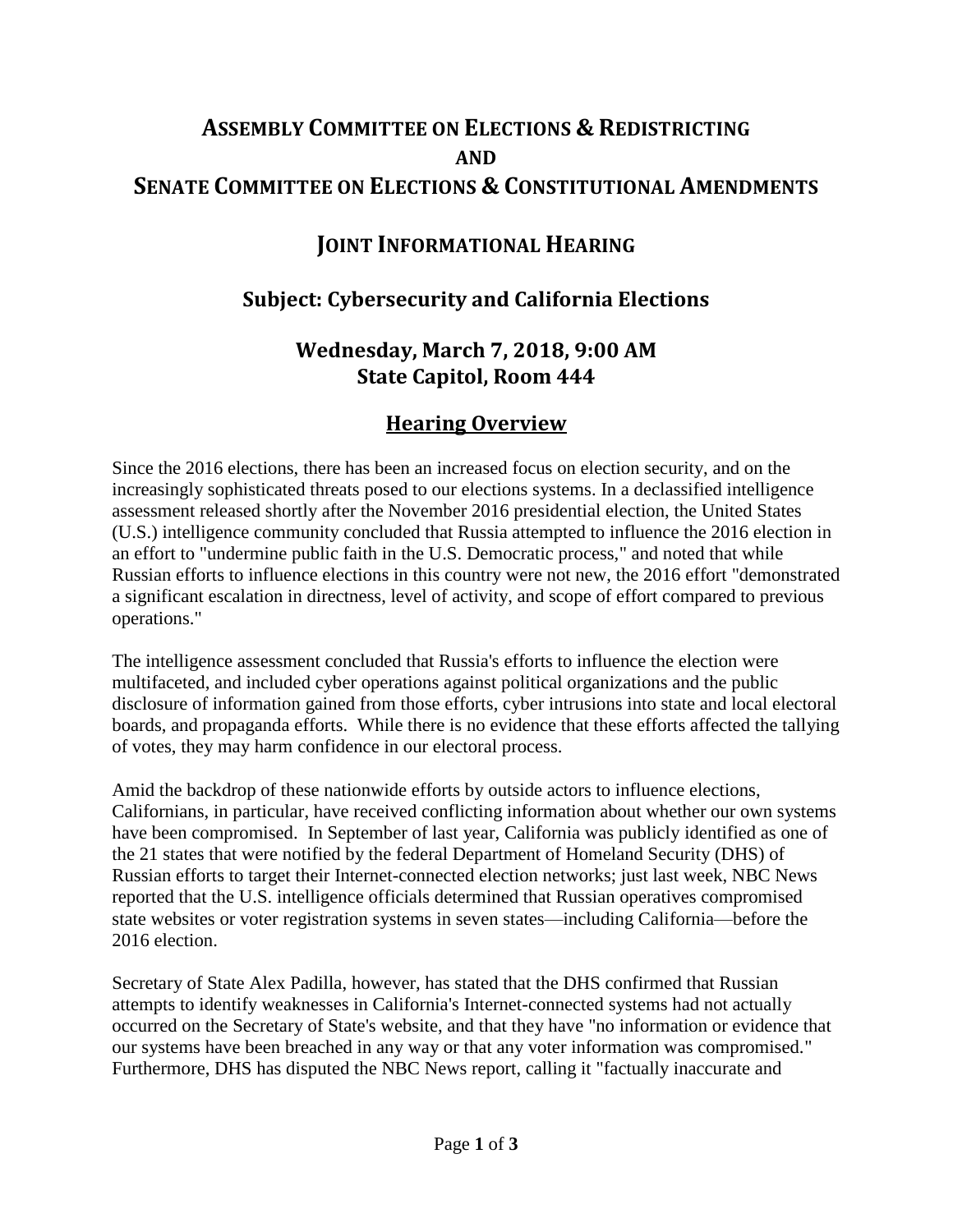misleading," and stating that it has "no intelligence – new or old – that corroborates NBC's reporting that state systems in 7 states were compromised by Russian government actors."

U.S. intelligence officials warn, however, that external threats to our elections will continue. Last month, Mike Pompeo, the Director of the Central Intelligence Agency, testified in a U.S. Senate Intelligence Committee hearing that "we have seen Russian activity and intentions to have an impact on the [2018] election cycle." Security and intelligence experts worry that attackers might be more aggressive and successful in their attacks especially because many states are using out-of-date voting equipment with more significant security vulnerabilities than newer machines.

According to a Brennan Center for Justice report, "Securing Elections from Foreign Interference," over 40 states are currently using voting machines that were purchased more than a decade ago. California's aging election infrastructure is no exception and, consequently, may pose its own set of security challenges. A report last year by California's Legislative Analyst's Office ("The 2017-18 Budget: Considering the State's Role in Elections") found that most California counties are using antiquated voting systems that, in many cases, include components that are no longer produced by the voting system manufacturer. In some cases, county voting systems run on operating systems that are no longer supported by the manufacturer and that do not receive security upgrades. The report found that "all but a few counties in the state use voting systems that are more than a decade old." Under voluntary voting system guidelines adopted by the United States Election Assistance Commission (EAC)—the federal commission established by the Help America Vote Act of 2002—voting systems must be designed to have a useable life of ten years.

While ensuring the security of voting systems plays an essential role in protecting the integrity of elections and in promoting voter confidence in election results, other aspects of the electoral process similarly present potential cybersecurity concerns. The DHS confirmed that voter registration systems were targeted in some states during the 2016 elections; in Illinois, attackers accessed approximately 90,000 records from its voter registration database, and in Arizona, state officials took their voter registration database offline for nine days after a hacker using a server in Russia tried to access the database using a county election official's login and password. Furthermore, a breach of election night reporting systems could undermine public confidence in election results even if actual vote tallies were not affected.

Fortunately, California has already taken a number of important steps to protect our elections systems from threats. Votes cast in California are primarily cast on paper ballots, and the use of paperless voting systems has been banned in California since 2006. Direct recording electronic voting systems—which are used as the primary polling place voting system in two counties, and are used on a more limited basis elsewhere to assist disabled voters in casting ballots independently and secretly—must produce an accessible voter-verified paper audit trail which is used for audit, recount, and manual tally purposes. In counties that use electronic voting systems, state law requires election officials to provide paper ballots at the polling place. Paper ballots are used if the electronic voting system fails, and every voter has the right to request a paper ballot even if the electronic voting system is functioning. State law additionally prohibits any part of a voting system from being connected to the Internet at any time, and California's voting system standards prohibit voting systems from having the capability to communicate individual votes or